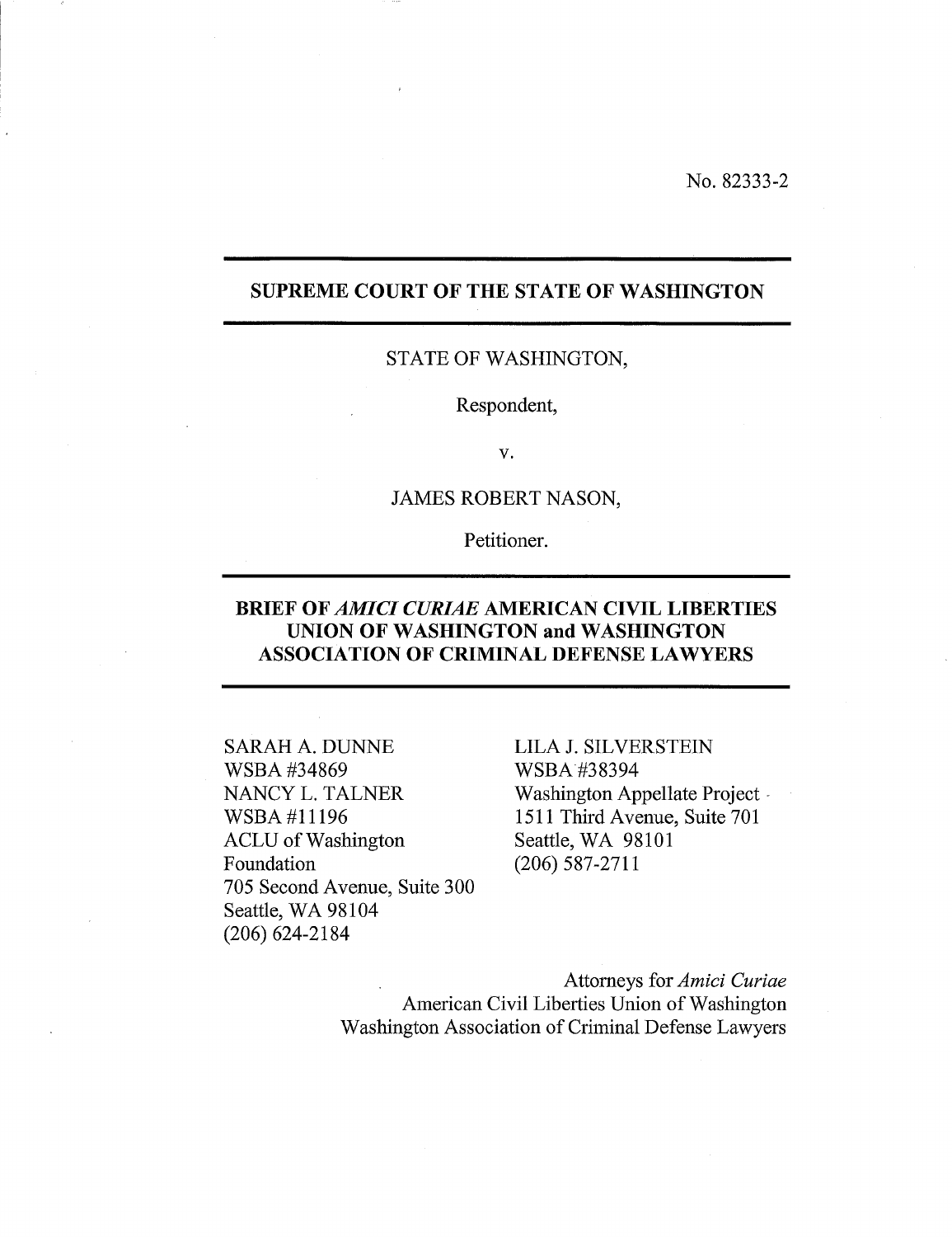#### **TABLE OF CONTENTS**

| 1.<br>Spokane County's "auto-jail" scheme violates procedural<br>due process because it allows courts to order the future<br>incarceration of individuals who do not keep pace with<br>their LFO payments, without a hearing to determine<br>whether the failure to pay was willful or instead due to |  |
|-------------------------------------------------------------------------------------------------------------------------------------------------------------------------------------------------------------------------------------------------------------------------------------------------------|--|
| 2.<br>Spokane County's "auto-jail" scheme violates due process<br>and sound policy because it provides for the incarceration<br>of individuals who cannot afford basic living expenses, let                                                                                                           |  |
| The auto-jail policy unconstitutionally punishes<br>a.                                                                                                                                                                                                                                                |  |
| b.<br>The auto-jail policy does more harm than good; it                                                                                                                                                                                                                                               |  |
|                                                                                                                                                                                                                                                                                                       |  |

i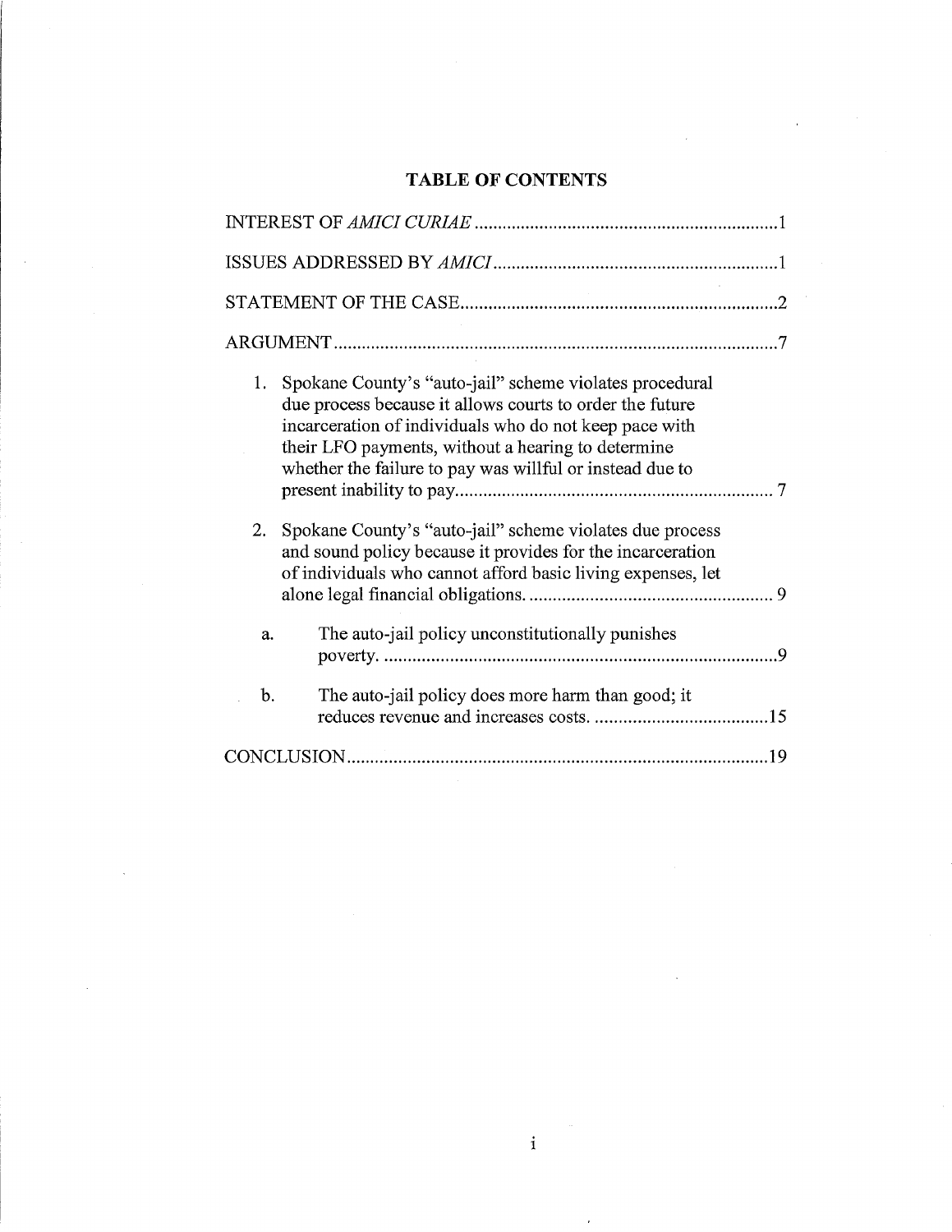## **TABLE OF AUTHORITIES**

# **Washington Supreme Court Decisions**

| Morgan v. Kingen, 166 Wn.2d 526, 210 P.3d 995 (2009)  10               |  |  |  |  |
|------------------------------------------------------------------------|--|--|--|--|
| <u>Smith v. Whatcom County District Court</u> , 147 Wn.2d 98, 52 P.3d  |  |  |  |  |
|                                                                        |  |  |  |  |
|                                                                        |  |  |  |  |
| <b>Washington Court of Appeals Decisions</b>                           |  |  |  |  |
| Neal v. Wallace, 15 Wn. App. 506, 550 P.2d 539 (1976)  10, 11          |  |  |  |  |
| State v. Bower, 64 Wn. App. 227, 232, 823 P.2d 1171, review            |  |  |  |  |
|                                                                        |  |  |  |  |
| <b>United States Supreme Court Decisions</b>                           |  |  |  |  |
| Bearden v. Georgia, 461 U.S. 660, 103 S.Ct. 2064, 76 L.Ed.2d 221       |  |  |  |  |
| Tate v. Short, 401 U.S. 395, 91 S. Ct. 668, 28 L. Ed. 2d 130 (1971) 17 |  |  |  |  |
| <b>Decisions of Other Jurisdictions</b><br>$^\prime$                   |  |  |  |  |
| Brown y McNeil 591 F Supp 2d 1245 (M D Fla 2008)<br>14 15              |  |  |  |  |

 $\mathcal{L}_{\rm{in}}$ 

 $\mathcal{L}$ 

 $\sim$   $\sim$ 

| Brown v. McNeil, 591 F.Supp.2d 1245 (M.D. Fla. 2008) 14, 15   |
|---------------------------------------------------------------|
|                                                               |
|                                                               |
| Szpunar v. State, 914 N.E.2d 773 (Ind. Ct. App. 2009)  13, 14 |

## **Constitutional Provisions**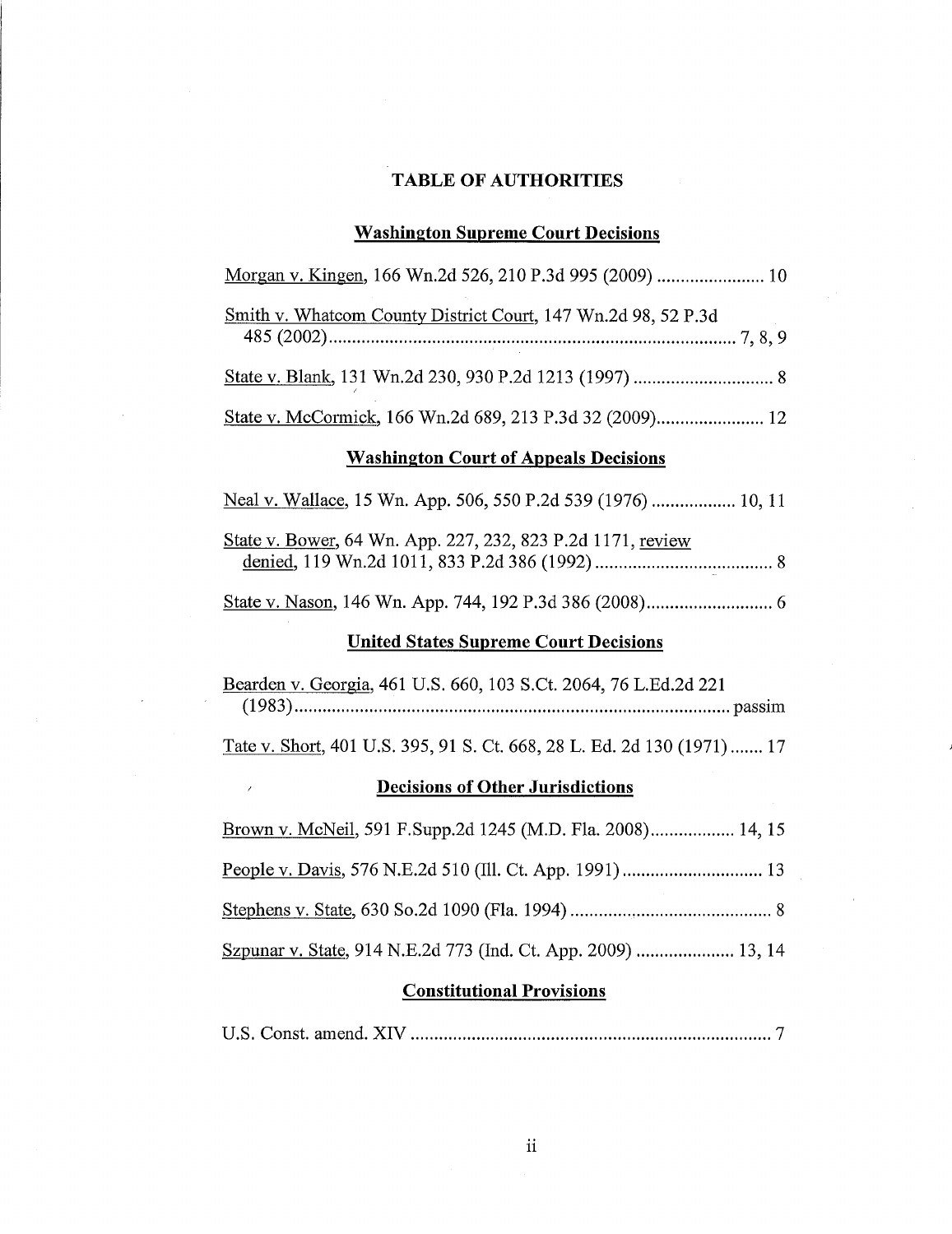#### **Statutes**

#### **Other Authorities**

| Helen A. Anderson, Penalizing Poverty: Making Criminal                                                                     |
|----------------------------------------------------------------------------------------------------------------------------|
| Defendants Pay For Their Court-Appointed Counsel Through                                                                   |
| Recoupment and Contribution, 42 U. Mich. J.L. Reform 323                                                                   |
|                                                                                                                            |
| Jody Lawrence-Turner, Debt to society, Spokesman-Review, May                                                               |
| Katherine A. Beckett et al., Washington State Minority and Justice<br>Commission, The Assessment and Consequences of Legal |
|                                                                                                                            |
| Rachel La Corte, Gregoire OKs bill to ease restoring felon rights,                                                         |
|                                                                                                                            |
| Wendy Heller, Poverty: The Most Challenging Condition of                                                                   |
| Prisoner Release, 13 Geo. J. on Poverty L. & Pol'y 219 (2006) 16, 17                                                       |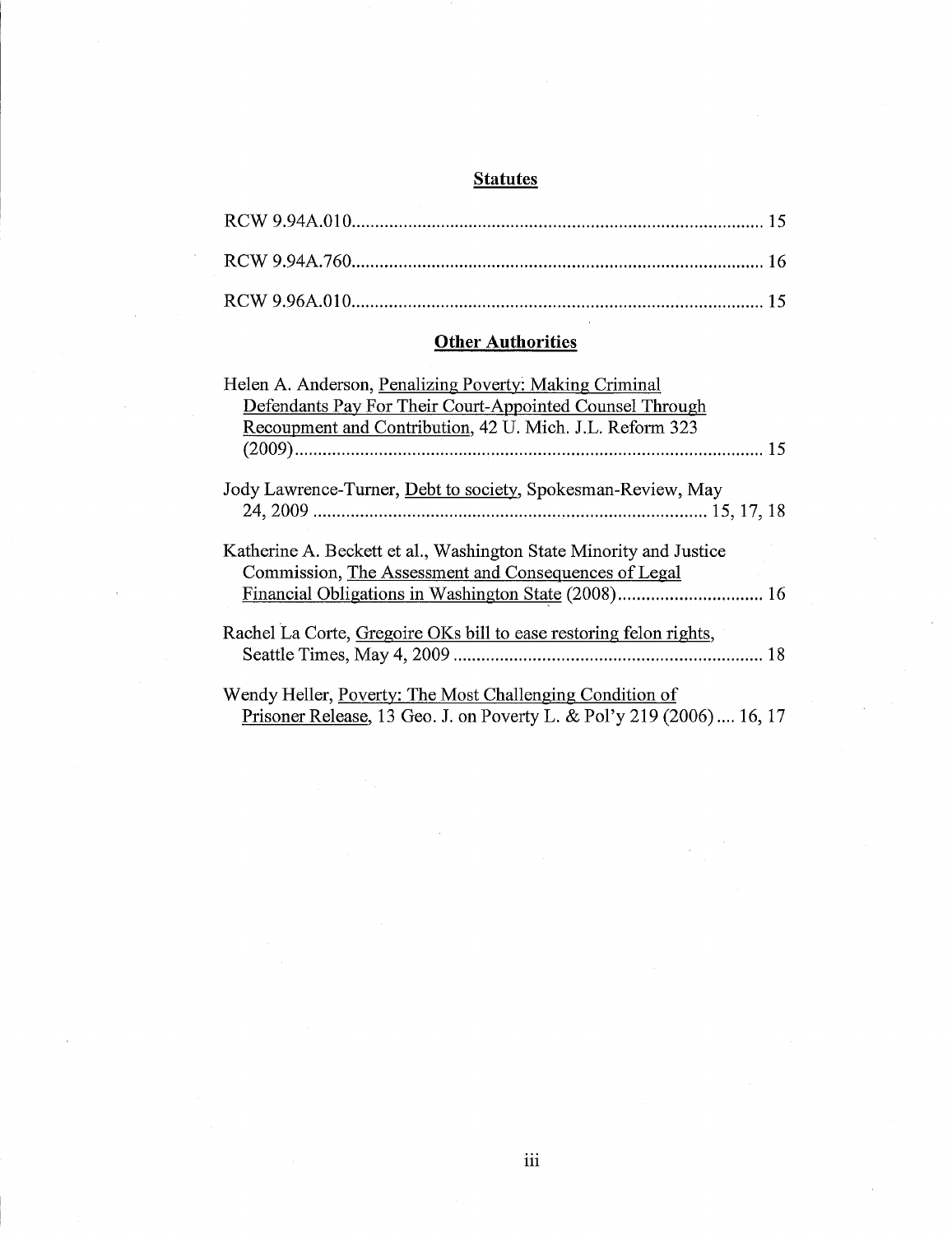#### **INTEREST OF** *AMICI CURIAE*

The American Civil Liberties Union of Washington ("ACLU") is a statewide, nonpartisan, nonprofit organization of over 25,000 members, dedicated to the preservation of civil liberties. The ACLU strongly supports one of the most fundamental of constitutional rights: due process oflaw. It also strongly opposes "debtor's prisons." The ACLU has participated in numerous cases involving due process as *amicus curiae,* as counsel to parties, and as a party itself.

The Washington Association of Criminal Defense Lawyers ("W ACDL") is a nonprofit association of over 1100 attorneys practicing criminal defense law in Washington State. As stated in its bylaws, WACDL's objectives include "to protect and insure by rule of law those individual rights guaranteed by the Washington and Federal Constitutions, and to resist all efforts made to curtail such rights." WACDL has filed numerous amicus briefs in the Washington appellate courts.

#### **ISSUES ADDRESSED BY** *AMICI*

1. Whether Spokane County's "auto-jail" policy violates due process because it allows courts to mandate future finite terms of incarceration for failure to keep pace with legal financial obligation (LFO) payments, without inquiry into whether the missed payments were due to inability to pay and were therefore not willful.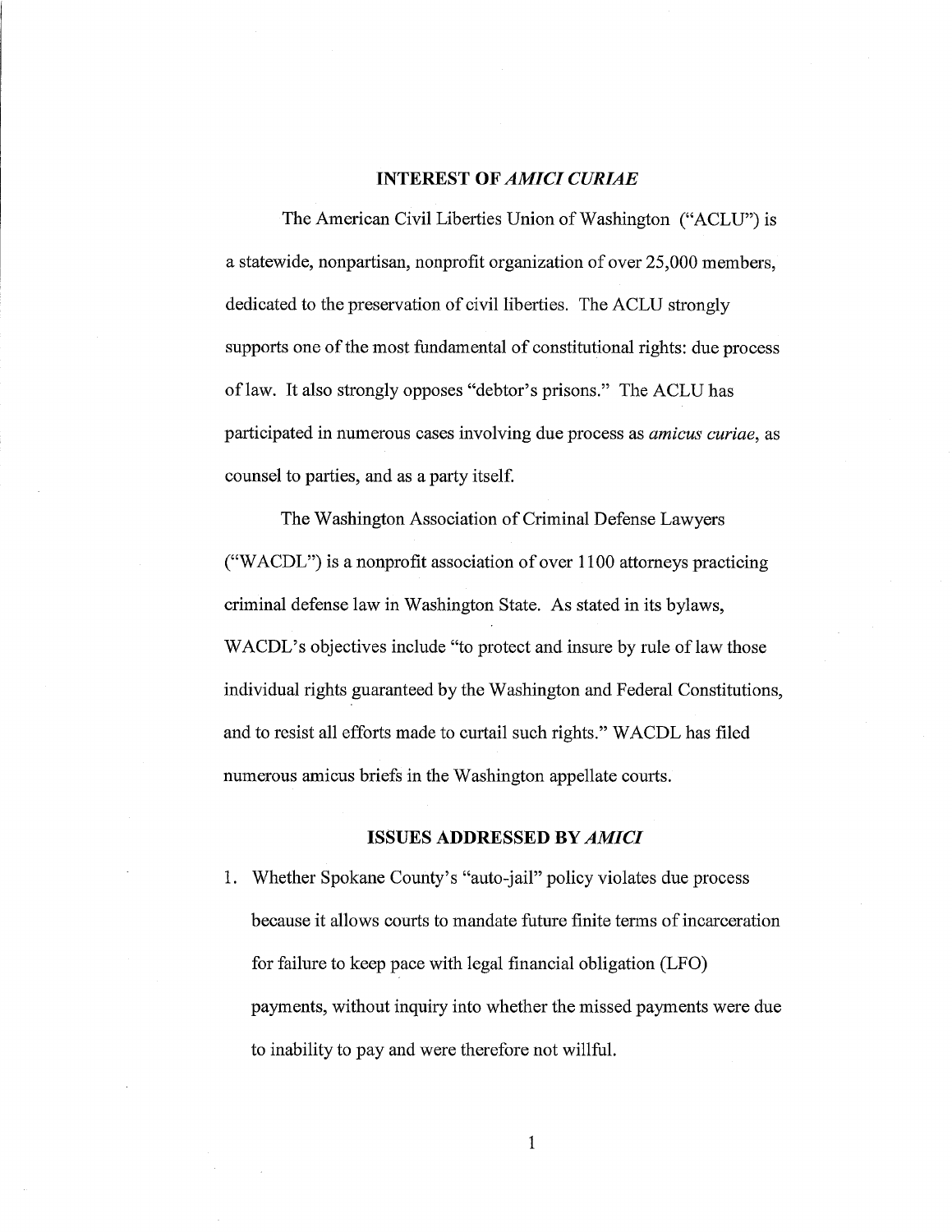2. Whether courts all over the state should be allowed to issue orders requiring defendants to report to jail on a specified date to serve months of incarceration when the evidence indisputably shows a defendant currently lacks ability to pay LFOs due to such things as homelessness, unemployment despite persistent effort to obtain employment, and lack of income other than food stamps or other minimal benefits necessary for basic survival.

## **STATEMENT OF THE CASE**

The record as discussed in the parties' briefs shows the following facts. In 2006, Spokane County adopted an "automatic jail" policy for defendants who do not keep up with their monthly legal financial obligations ("LFOs"). Under this scheme, individuals who do not comply with the court-ordered payment schedule must report to jail on a particular date to serve a predetermined sentence. There is no provision for a hearing to inquire into the defendant's current ability to pay before he goes to jail, and thus no hearing to determine whether the failure to pay was willful. Rather, the onus is on the defendant to either report to jail or move for a stay.

Petitioner James Nason has spent nearly 300 days in jail  $-10$  times his original sentence – in part because of this "auto-jail" policy. In 1999, at age 18, Mr. Nason pled guilty to second-degree burglary because he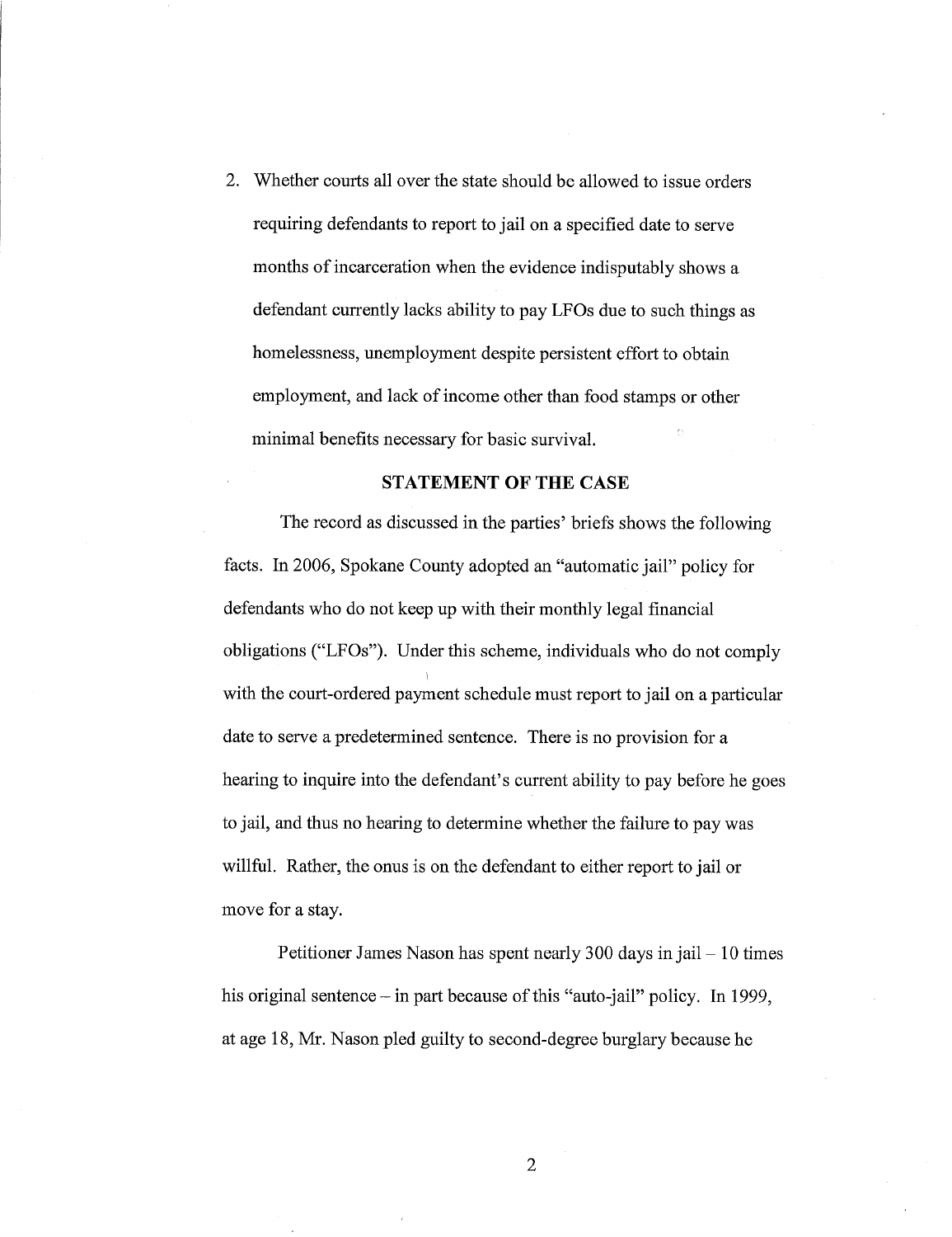"helped [a friend] take a couple of bags out of a storage shed." 7/8/99 RP 6. Based on an offender score of zero, the court imposed a sentence of30 days in confinement, and LFOs totaling \$735.00. 7/8/99 RP 11.

Although Mr. Nason made some payments, he missed others and was repeatedly sanctioned. CP 21, 31, 38-39, 116, 122-23. In February of 2006, the county clerk filed a violation report for failure to pay and failure to report to the clerk's office. CP 46-47. Mr. Nason did not receive actual notice of the violation hearing and was arrested on a bench warrant after he failed to appear. CP 49-50, 124-27.

The court held a violation hearing on July 7, 2006. By this time, Mr. Nason's LFOs had more than doubled due to interest. 7/7/06 RP 11. A county clerk testified:

> I went over to the jail with Deputy Kyle to see Mr. Nason to ask him why he has not been paying on his LFOs. He stated that he has no income, that he is homeless, and he's living out of his car with his brother. I asked him if he's made any type of attempts to seek employment. And he stated that he's been walking up and down Sprague looking for employment different places, such as McDonald's. He said he also had applied at Manpower; however, he had failed the preemployment test.

7/7/06 RP 5-6. According to the clerk, Mr. Nason reported that his only

income was \$152 in food stamps. 7/7/06 RP 6.

Mr. Nason agreed with the clerk's representation of his poverty and ongoing efforts to secure employment. He mentioned that his mother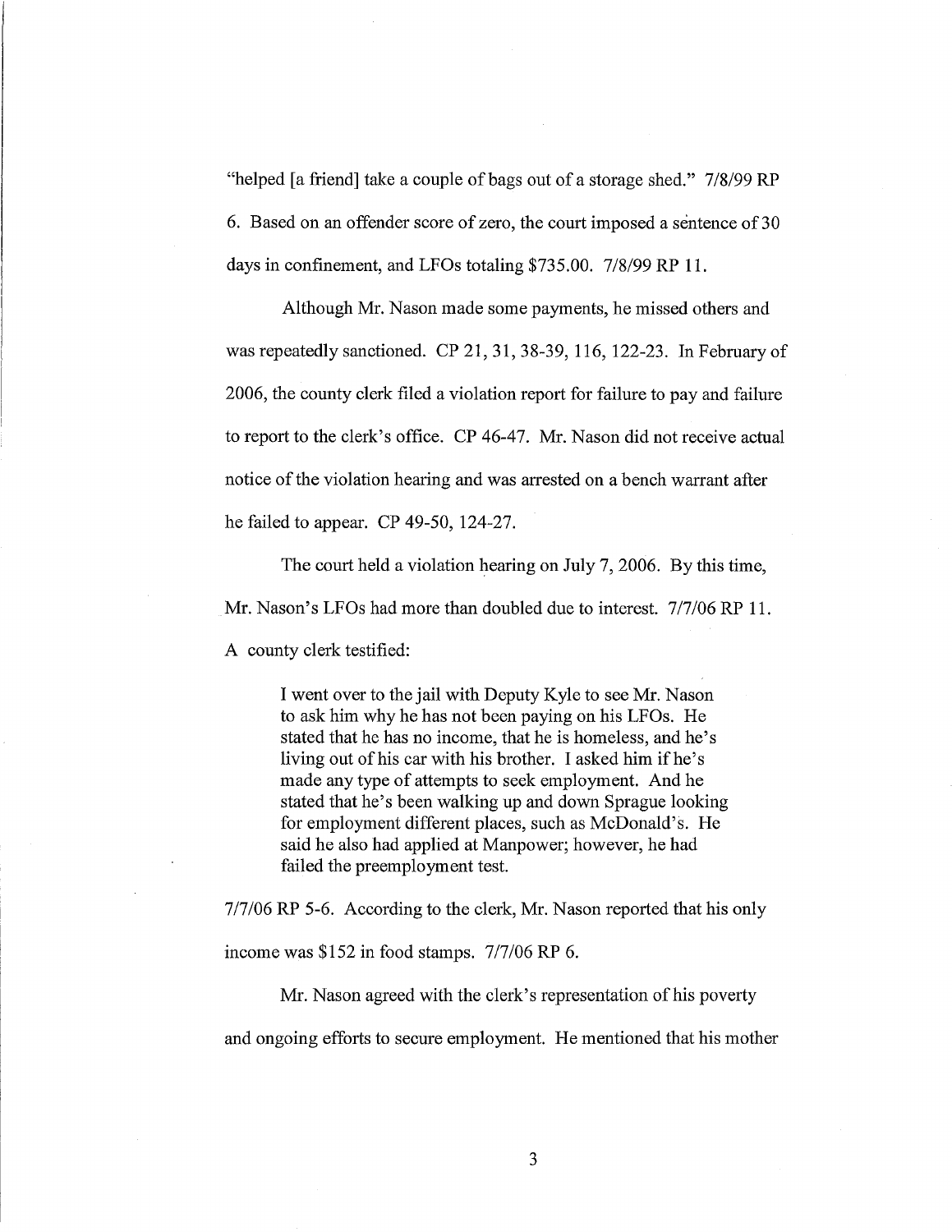was also trying to obtain a job for him through her employer. 7/7/06 RP 10. He stated that although he had attempted to gain employment, he had no source of income and was therefore unable to pay. 7/7/06 RP 8.

The prosecutor argued that Mr. Nason willfully failed to pay. She reasoned, "you can collect aluminum cans in order to pay your LFOs," and "we don't have any evidence that he did that." 7/7/06 RP 8.

Over Mr. Nason's objections, the court found him in willful violation of its orders and imposed a 60-day jail sanction. CP 51. Also over Mr. Nason's objections, the court ordered him to start paying LFOs on August 15,2006. Mr. Nason had argued that he would not have enough time to earn money between his August  $10^{th}$  release date and the August  $15<sup>th</sup>$  due date. 7/7/06 RP 11. Without any discussion on the record, the court also imposed an automatic sanction for any future failure to pay:

> The defendant shall pay \$25 or more monthly, effective  $8/15/06$ . The case is to be reviewed  $1/10/07$  for compliance. If the defendant has not complied with the payment schedule, nor filed a motion with the court for a stay by the review date, the defendant is to report to jail on  $1/17/07$  by 4:00pm to serve 60 days in jail.

CP 52. The phrase "the case is to be reviewed [on X date] for compliance" does not mean there is a review hearing; it means a county clerk reviews the file in his or her office.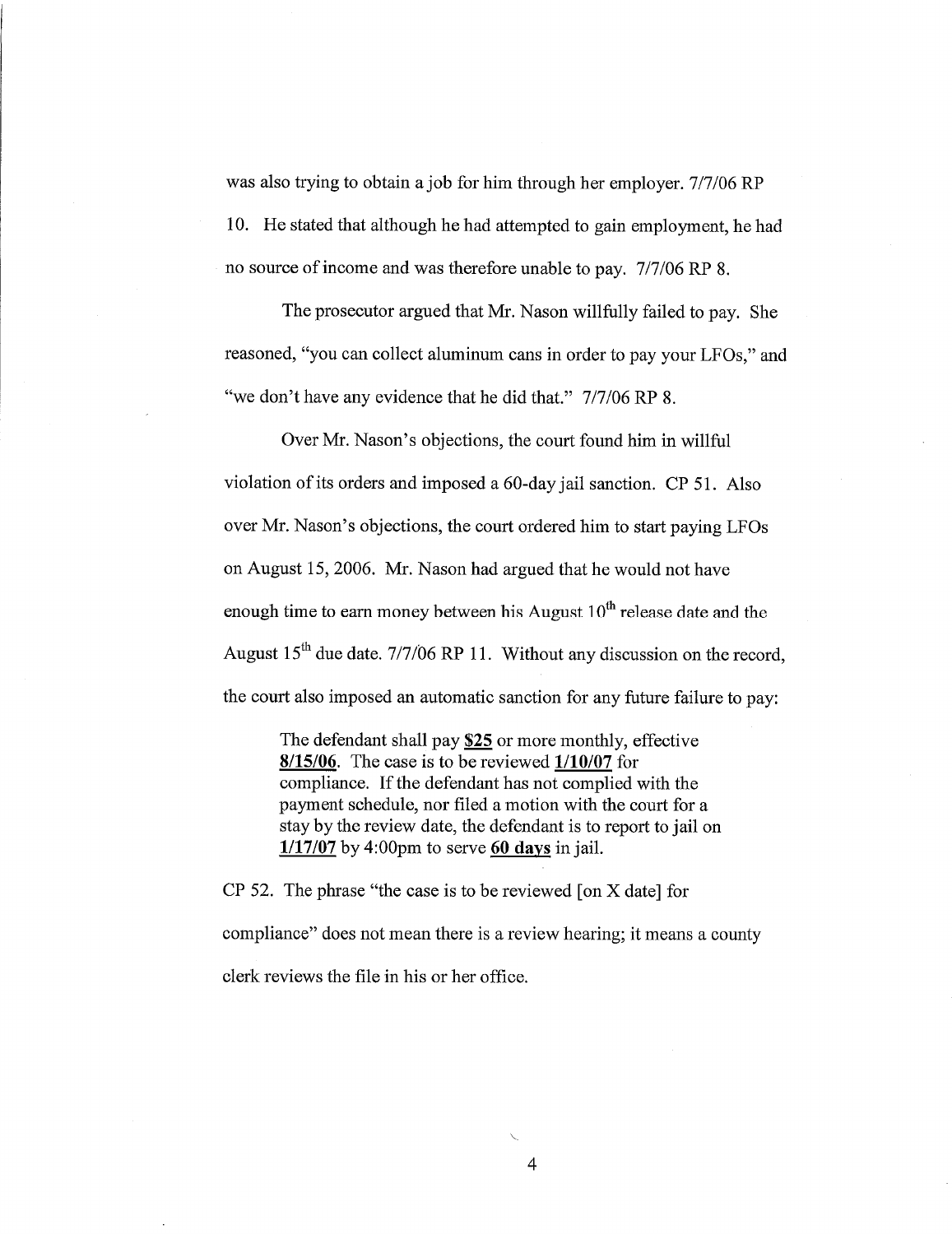The clerk reviewed the case as planned in January of 2007, and determined Mr. Nason had neither paid nor filed a motion to stay. She filed a violation report stating, "Therefore, Mr. Nason is required to report to jail on  $1/24/07$  by 4 p.m. to serve the 60 days specified in the attached Order Enforcing Sentence. The defendant is in further violation for not turning himself in to the jail on  $[1/17/07]$ ." CP 53.

Mr. Nason was once again arrested on a bench warrant in April 2007. At the subsequent hearing the clerk explained, "we're here today because we had to do a warrant. He did not turn himself in to jail," which he was required to do automatically upon failure to pay. 4/6/07 RP 4.

Defense counsel stipulated to the current violation but challenged the auto-jail scheme as unconstitutional and objected to any auto-jail orders. 4/6/07 RP 5-7. She said, "my clients are getting thrown in jail without a hearing if they haven't filed a stay." 4/6/07 RP 10. Counsel argued that due process requires a court to determine whether nonpayment was willful before ordering confinement. 4/6/07 RP 6-8 (citing Bearden v. Georgia, 461 U.S. 660, 103 S.Ct. 2064, 76 L.Ed.2d 221 (1983)). She described the new scheme's circumvention of due process as "disgraceful." 4/6/07 RP 12.

The judge ruled that auto-jail orders pass constitutional muster because "a defendant has a right to ask for a stay hearing prior to that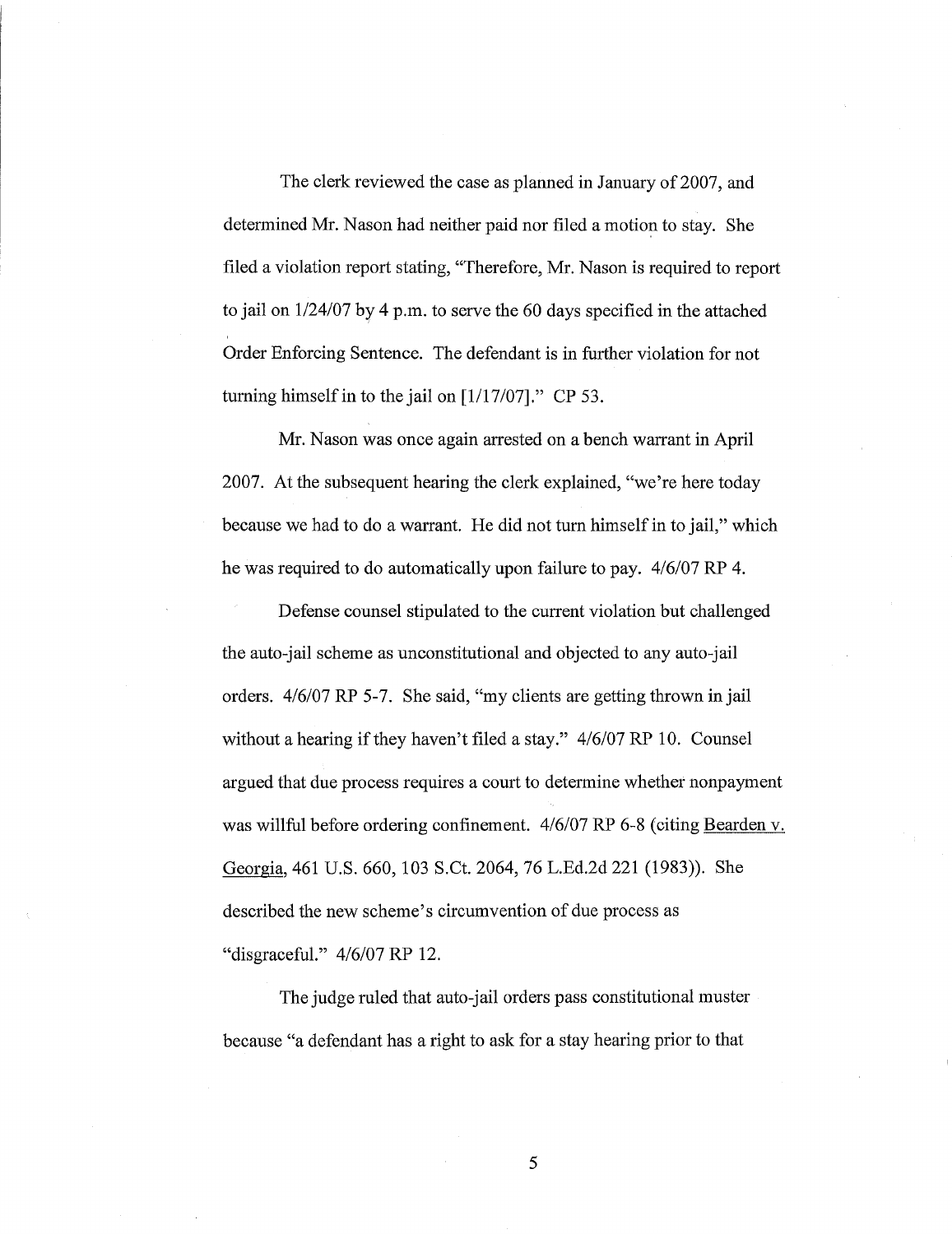report date."  $4/27/07$  RP 8, 9. He denied the motion to strike the report date for future violations. The judge ordered **120** days' confinement for the current violations, and, over Mr. Nason's objections, imposed another auto-jail order requiring him to report for incarceration in the future ifhe again failed to pay:

The defendant shall pay \$30 or more monthly, effective *8/1/07.* The case is to be reviewed *10/31/07* for compliance. If the defendant has not complied with the payment schedule, nor filed a motion with the court for a stay by the review date, the defendant is to report to jail on *11114/07* by 4:00pm to serve 60 days in jail.

CP 109.

Mr. Nason appealed and argued, inter alia, that the auto-jail orders violate due process. The Court of Appeals affirmed, erroneously characterizing the auto-jail orders as "agreed" orders<sup>1</sup> that "do not impose a jail term." State v. Nason, 146 Wn. App. 744, 192 P.3d 386 (2008), review granted, 165 Wn.2d 1041 (2009).

<sup>1</sup> The preprinted forms have footers that say "LFO Agreed Order," but the footer obviously does not accurately describe orders entered after contested hearings.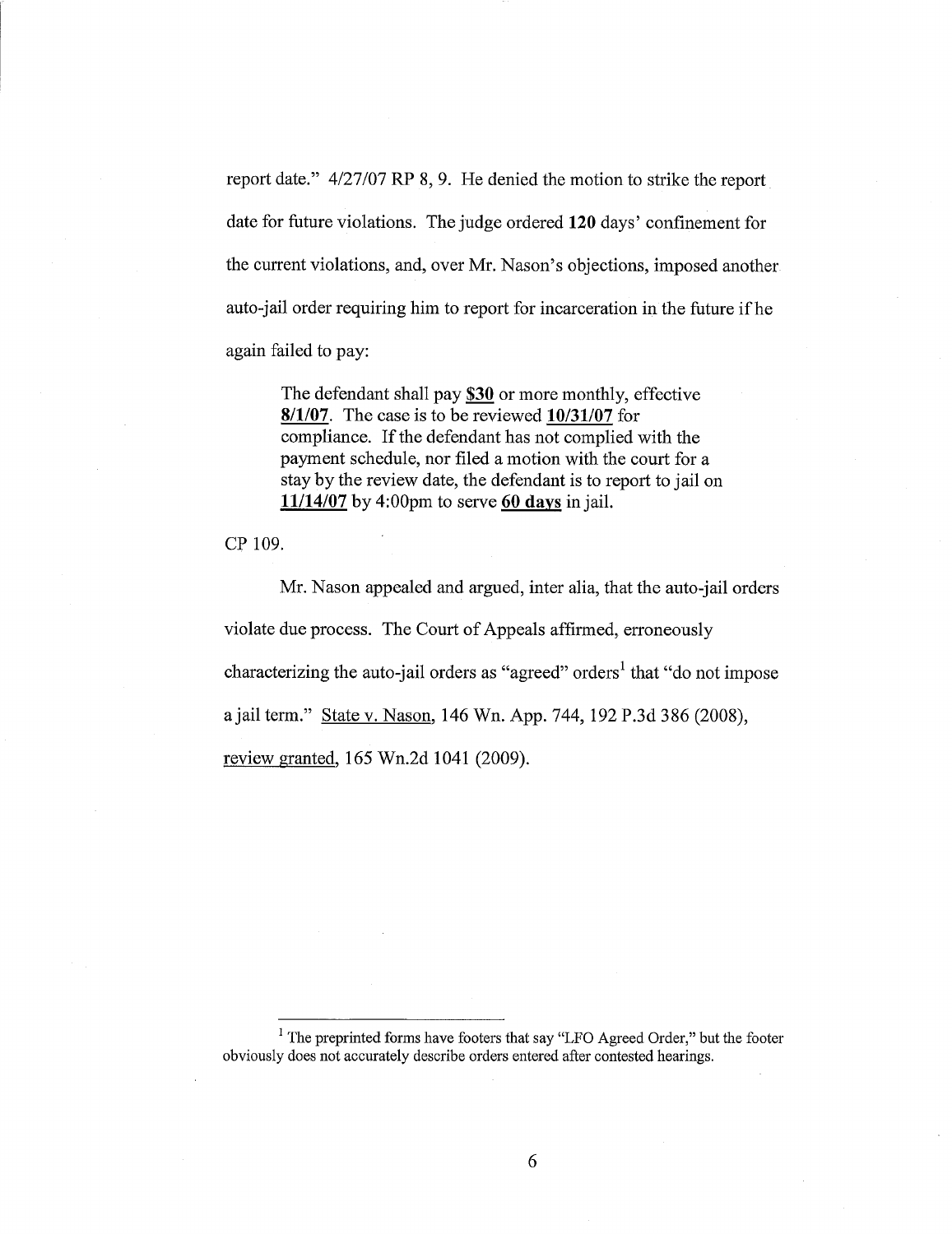#### **ARGUMENT**

**1. Spokane County's "auto-jail" scheme violates procedural due process because it allows courts to order the future incarceration of individuals who do not keep pace with their LFO payments, without a hearing to determine whether the failure to pay** was **willful or instead due to present inability to pay.** 

Spokane County is attempting to save costs by preemptively ordering incarceration for future failure to pay, thereby obviating the need for hearings. But the right to a hearing on ability to pay before being jailed is a hallmark of due process, not an optional formality. This Court should hold that "auto-jail" orders are unconstitutional.

A court violates due process where, as here, it "automatically turn[s] a fine into a prison sentence." Bearden, 461 U.S. at 674. Equal protection concerns are also implicated in the "fundamentally unfair" decision to revoke probation when an indigent defendant is unable to pay. Id. at 666-67. The Constitution requires that "in revocation proceedings for failure to pay a fine or restitution, a sentencing court must inquire into the reasons for failure to pay," and cannot order imprisonment unless the individual willfully refused to pay. Id. at 672; U.S. Const. amend. XIV. "Washington law ... follows Bearden in requiring the court to find that a defendant's failure to pay a fine is intentional before remedial sanctions may be imposed." Smith v. Whatcom County District Court, 147 Wn.2d 98, 112,52 P.3d 485 (2002).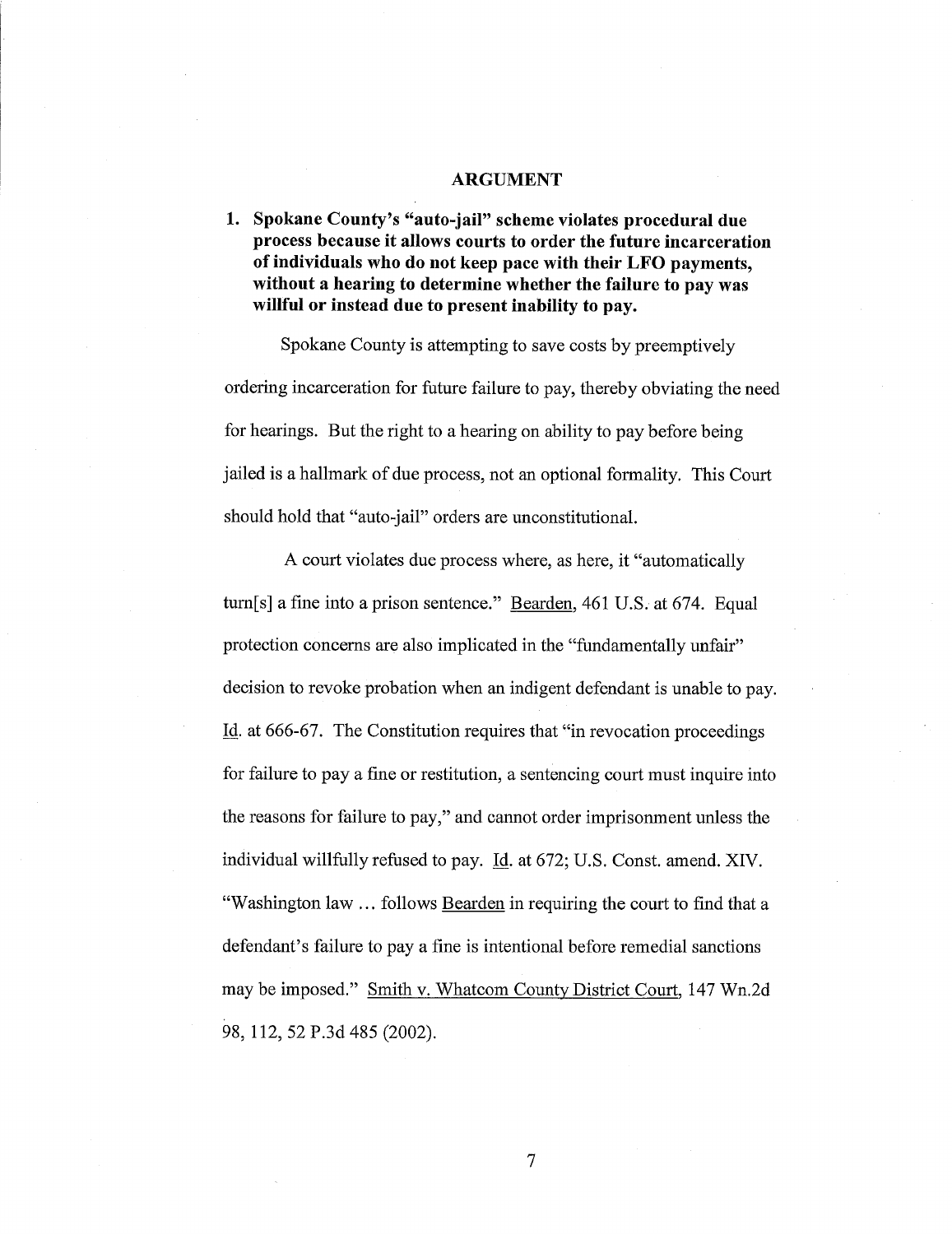The trial court excused the omission of a hearing requirement from the auto-jail scheme by noting that a defendant could move for a stay. 4127/07 RP 8, 9. But due process does not countenance such burdenshifting. It is the "court's duty to inquire" about the reasons for nonpayment. Bearden, 461 U.S. at 672; Smith, 147 Wn.2d at 112. It may not place the onus on the defendant to demand to be heard as to ability to pay.

Nor maya court assume that any future failure to pay is willful simply because the defendant was able to pay in the past. "[I]f costs are imposed on a person who truly cannot pay, or who later becomes truly unable to pay, that person cannot be incarcerated." State v. Bower, 64 Wn. App. 227, 232, 823 P.2d 1171, review denied, 119 Wn.2d 1011, 833 P.2d 386 (1992) (emphasis added). The court must inquire into ability to pay at the time of enforcement. State v. Blank, 131 Wn.2d 230, 242, 930 P.2d 1213 (1997).

Other courts have recognized that preemptively ordering a term of incarceration without providing for a contemporaneous hearing on willfulness violates due process. For example, the Florida Supreme Court struck down a similar automatic jail order imposed on a defendant in that state. Stephens v. State, 630 So.2d 1090 (Fla. 1994). This Court should similarly hold that Spokane's new automatic jail policy violates due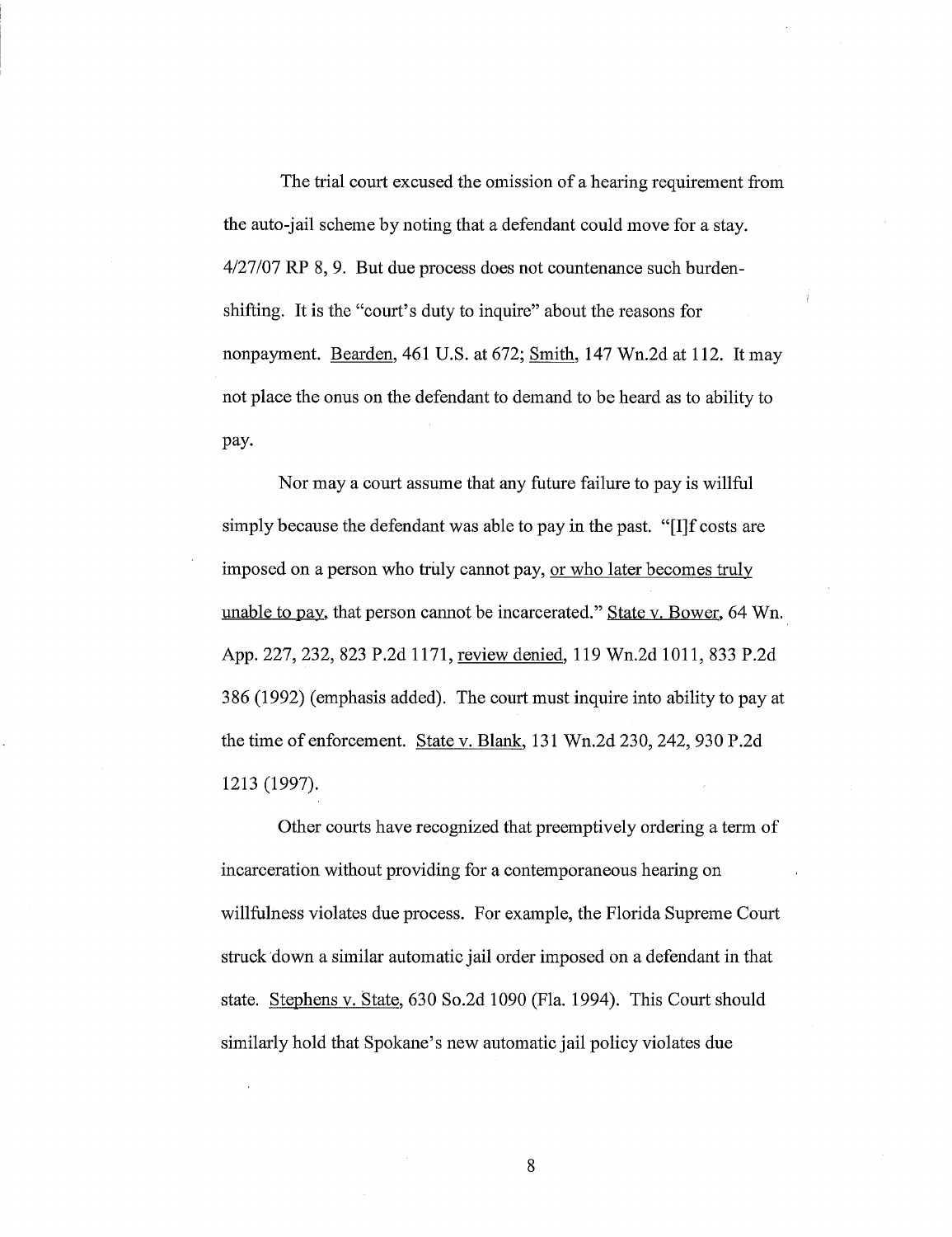process because it absolves the court of its duty to inquire  $-$  a duty "Bearden plainly demands." Smith, 147 Wn.2d at 112.

## **2. Spokane County's "auto-jail" scheme violates due process and sound policy because it provides for the incarceration of individuals who cannot afford basic living expenses, let alone legal financial obligations.**

In addition to the procedural problem described above, a scheme that imposes jail terms on individuals for inability to pay raises serious due process and policy concerns. Imprisoning a defendant for poverty violates his constitutional rights, reduces the likelihood that he will be able to pay LFOs, and saddles taxpayers with the costs of housing and feeding him. Reaffirming the constitutional mandates of Bearden and Smith will provide the collateral benefit of supporting the legislative goals of revenue collection, cost reduction, and offender reintegration.

## **a. The auto-jail policy unconstitutionally punishes poverty.**

Bearden and Smith make clear that courts may not incarcerate individuals if they fail to pay fines because of indigence, but only if they willfully refuse to pay despite an ability do so. Bearden, 461 U.S. at 668; Smith, 147 Wn.2d at 111. Otherwise the State is improperly "punishing a person for his poverty." Bearden, 461 U.S. at 671. Mr. Nason's case reveals a troubling trend toward either ignoring this rule or misapprehending the meaning of willfulness and indigence.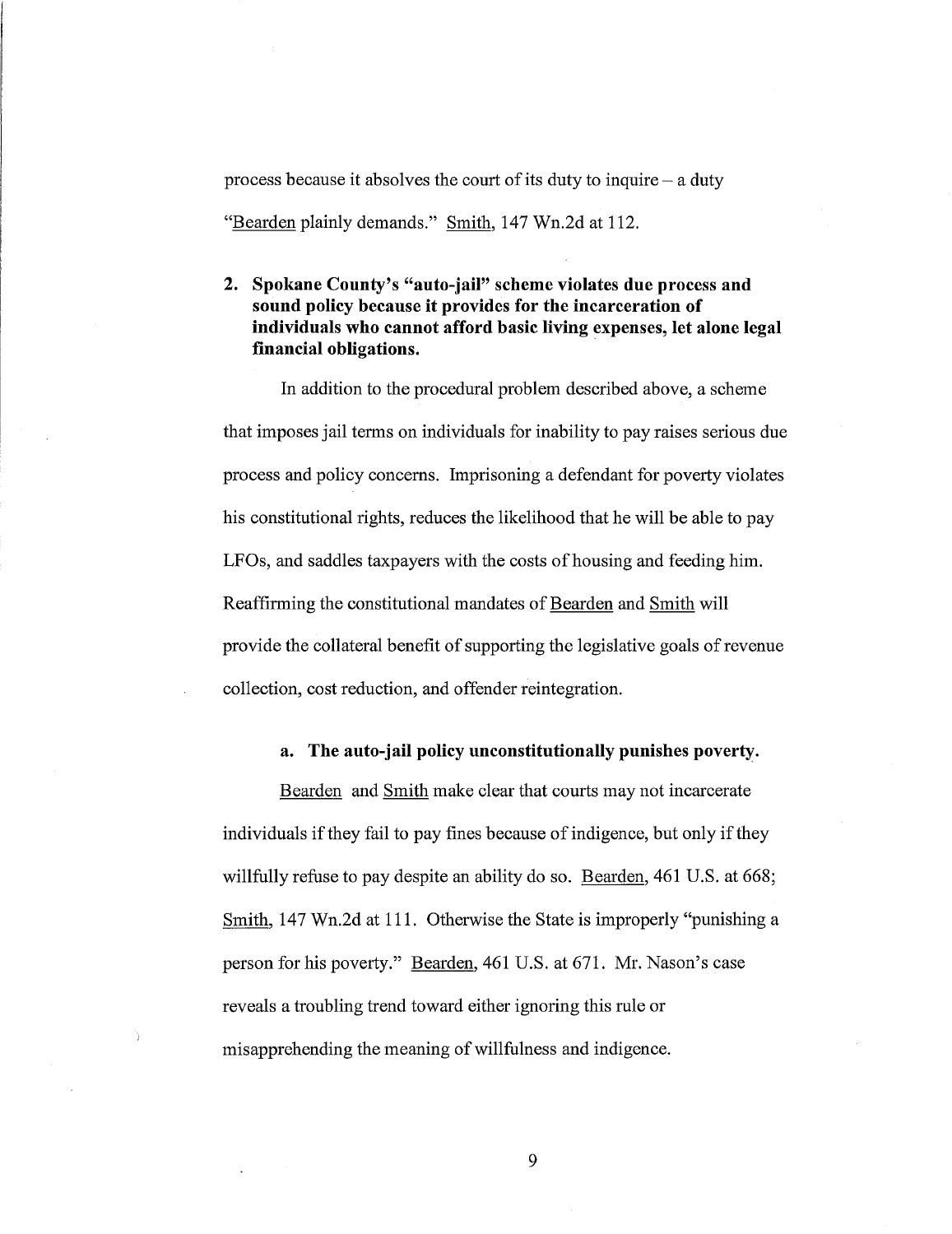"Willful" means "that the person knows what he is doing, intends to do what he is doing, and is a free agent." Morgan v. Kingen, 166 Wn.2d 526, 534, 210 P.3d 995 (2009). In the employment context, for instance, "willfulness is found where the employer's refusal to pay is volitional." Id. (internal quotations omitted). But a failure to pay is not volitional where the failure is due to indigency and an inability to readily obtain adequate funds through reasonable efforts. Bearden, 461 U.S. at 668. "Indigency exists when payment of fees would deprive the party of basic living expenses." Neal v. Wallace, 15 Wn. App. 506, 509, 550 P.2d 539 (1976). It "also means the inability to realize ready cash from alternate sources as well as from personal liquid assets." Id. at 510.

Clearly, Mr. Nason was unable to pay his LFOs due to indigence, so his failure was not willful and he should not have been incarcerated for the missed payments. Mr. Nason reported that he was living in his car and his only income was food stamps. He said he had applied for jobs at McDonald's, Manpower, and his mother's employer, in addition to other businesses on Sprague Avenue. He testified that despite his efforts to obtain employment, he remained homeless and jobless, and therefore was unable to make payments toward his LFOs. 7/7/06 RP 5-8.

The prosecutor did not dispute Mr. Nason's extreme poverty and inability to afford even basic living expenses, but suggested he should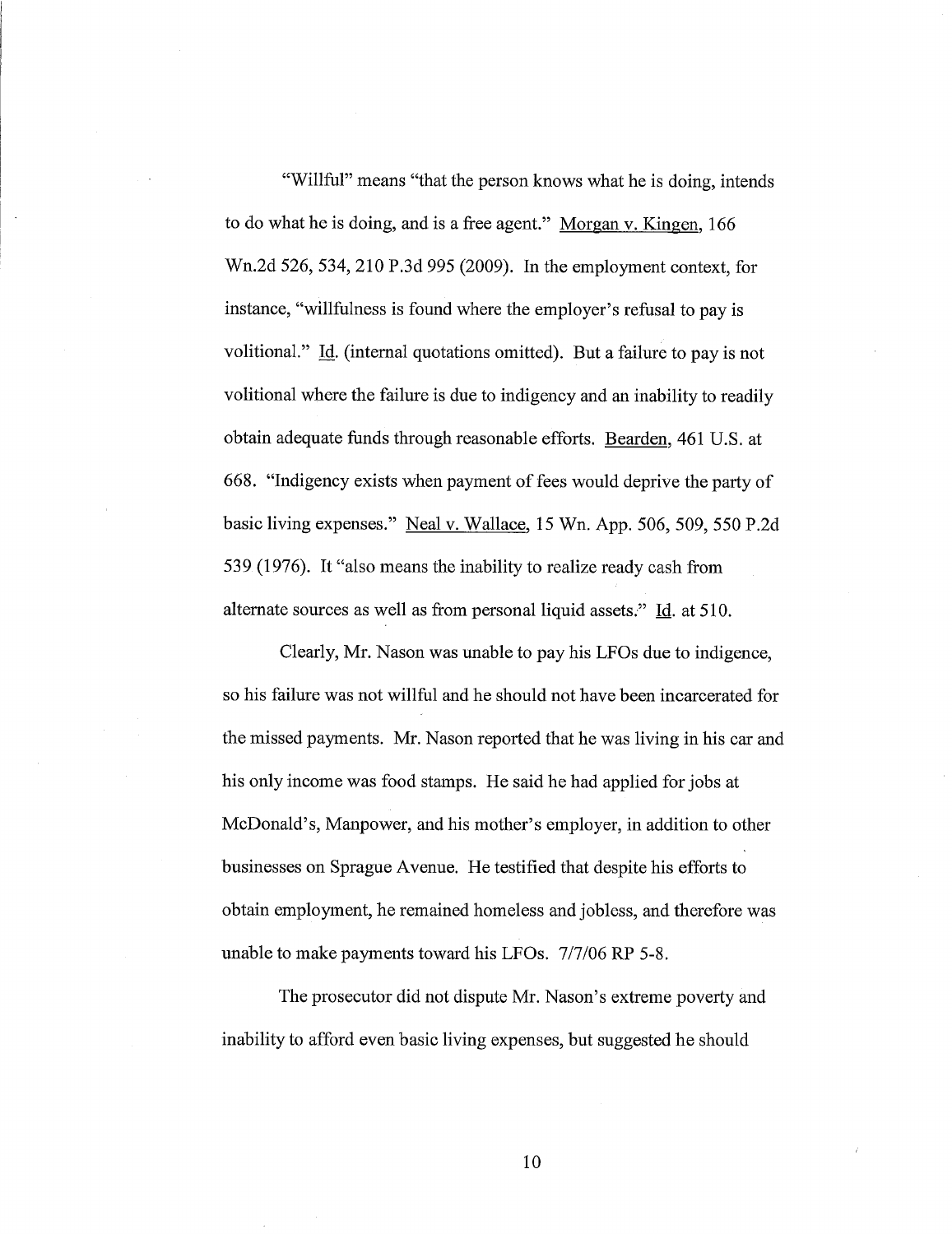have collected aluminum cans to pay off his LFOs. 7/7/06 RP 8. This argument ignores economic realities and distorts the due process requirement of "willful failure to pay" beyond all recognition. Even if Mr. Nason spent every waking moment collecting cans rather than continuing to search for employment and housing, the task would be nearly impossible. He would have to collect approximately 320,000 cans to pay off his court debt<sup>2</sup> – and that is a conservative estimate as it does not take into account the fact that interest would be accruing throughout the course ofMr. Nason's can-collecting career. The State's speculation that Mr. Nason could have obtained the necessary funds in this manner is insufficient to show he willfully failed to pay. Bearden, 61 U.S. at 668 ("if the probationer has made all reasonable efforts to pay the fine or restitution, and yet cannot do so through no fault of his own, it is fundamentally unfair to revoke probation automatically"); Cf. Neal, 15 Wn. App. at 510 ("Mere innuendo, suspicion, or conjecture that an indigent can acquire alternate financing is insufficient to rebut the affidavit of indigency" where civil litigant requests waiver of filing fees).

Bearden itself is instructive with respect to determining whether a failure to pay is due to indigence or willfulness. There, as here, the

 $2$  See http://www.earthworksrecycling.com/prices/index.html (prices per pound as of  $12/5/08$ : http://www.recycle.novelis.com/Recycle/EN/Educators/Library/Recycling+ Pop+Quiz/

<sup>(</sup>weight of aluminum can).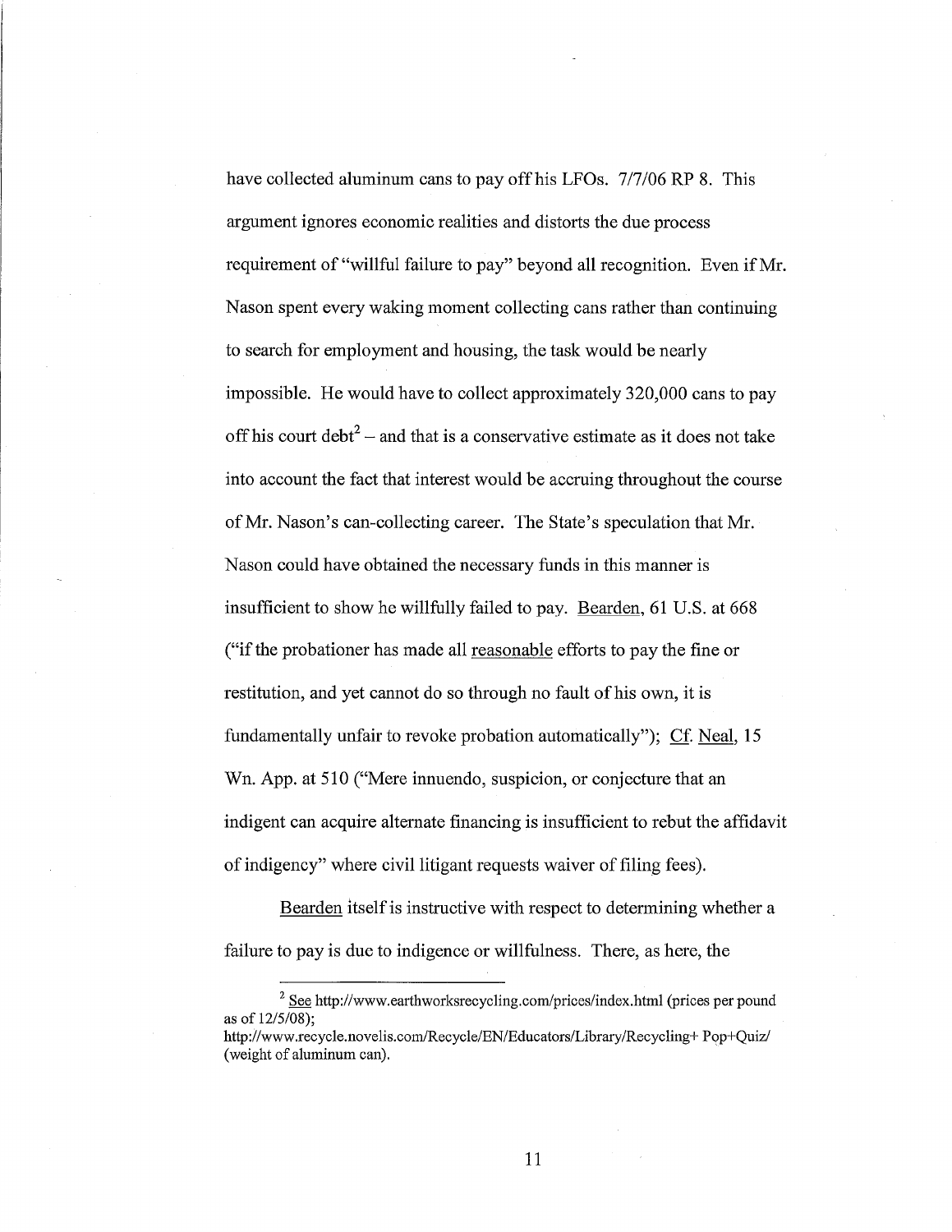petitioner testified about his lack of income and efforts to obtain work. Bearden, 461 U.S. at 673. The sentencing court revoked probation anyway, commenting "on the availability of odd jobs such as lawnmowing." Id. But the Supreme Court held that the record did not justify a finding that the petitioner willfully failed to pay. Id.

This Court recently re-affirmed the vitality of the Bearden Court's reasoning, while limiting the requirement of proving a willful violation of probation conditions to monetary conditions like payment of LFOs, when a defendant is going to be jailed for violating the condition. State v. McCormick, 166 Wn.2d 689, 700-01, 213 P.3d 32 (2009). The Court in McCormick cited the following reasoning with approval:

In Bearden, the Court held fundamental fairness required the State to prove an offender willfully failed to pay a fine or fee imposed by the court in order to punish the probationer's violation. Id. at 666-69, 103 S.Ct. 2064. The Court reasoned that to punish an offender who made bona fide efforts to pay a fine or fee essentially amounted to punishment for being indigent and the lack of fault provided a " 'substantial reason[n] which justifie[s] or mitigate[s] the violation and make[s] revocation inappropriate.' " Id. at 669, 103 S.Ct. 2064 (alterations in original) (quoting Gagnon v. Scarpelli, 411 U.S. 778, 790, 93 S.Ct. 1756,36 L.Ed.2d 656 (1973)).

The McCormick Court also quoted with approval the following point from a 2007 decision of this Court: "In Madison v. State, 161 Wash.2d 85, 102, 163 P.3d 757 (2007), we said, '[t]he Bearden Court merely held it unconstitutional to revoke automatically an indigent defendant's probation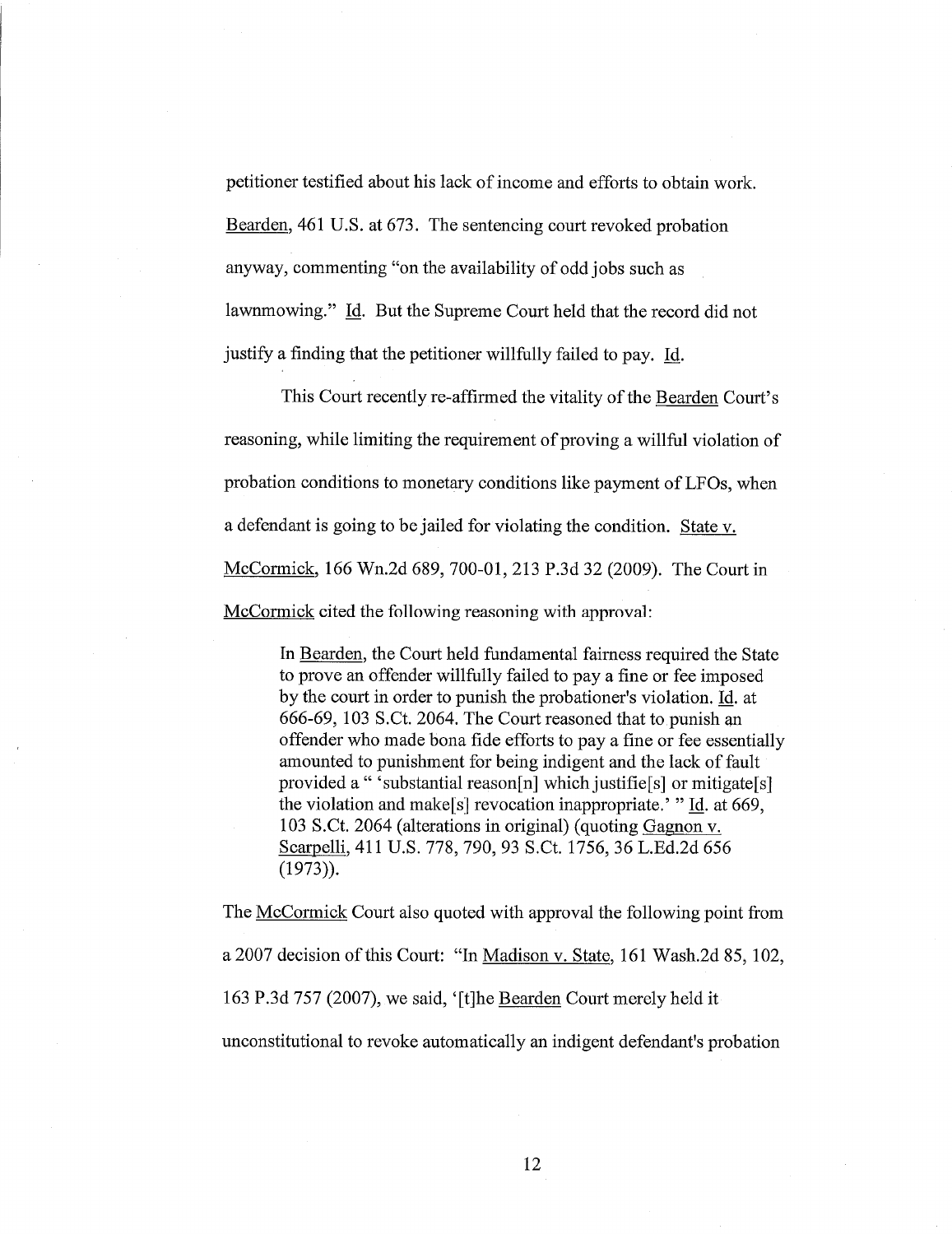for failure to pay a fine, without evaluating whether the defendant had made bona fide efforts or what alternative punishments might exist." These statements in McCormick provide strong support for striking down Spokane's automatic jail policy.

In an Illinois case, the appellate court reversed a trial court's finding that failure to pay was willful where the defendant had been evicted from her apartment and could not afford to look for work because daycare for her newborn child was prohibitively expensive. People v. Davis, 576 N.E.2d 510 (Ill. Ct. App. 1991). Noting that "[w]illful failure to pay means a voluntary, conscious and intentional failure," the Court of Appeals concluded that "the circuit court's finding that defendant's failure to pay restitution was willful is against the manifest weight of the evidence." Id. at 888, 890.

In Szpunar v. State, 914 N.E.2d 773 (Ind. Ct. App. 2009), the Indiana Court of Appeals addressed an attitude similar to that expressed in Mr. Nason's case. There, the defendant testified that he had interviewed for jobs but was unable to obtain employment due to his felony record. Id. at 775. He eventually acquired ajob, but lost it due to medical issues. Id. Thus, although he owed \$1,390,000 in restitution, he had paid only \$400. Id. at 776-77. The trial court revoked the defendant's probation, stating, "I daresay, Mr. Szpunar, that had you walked around the City-County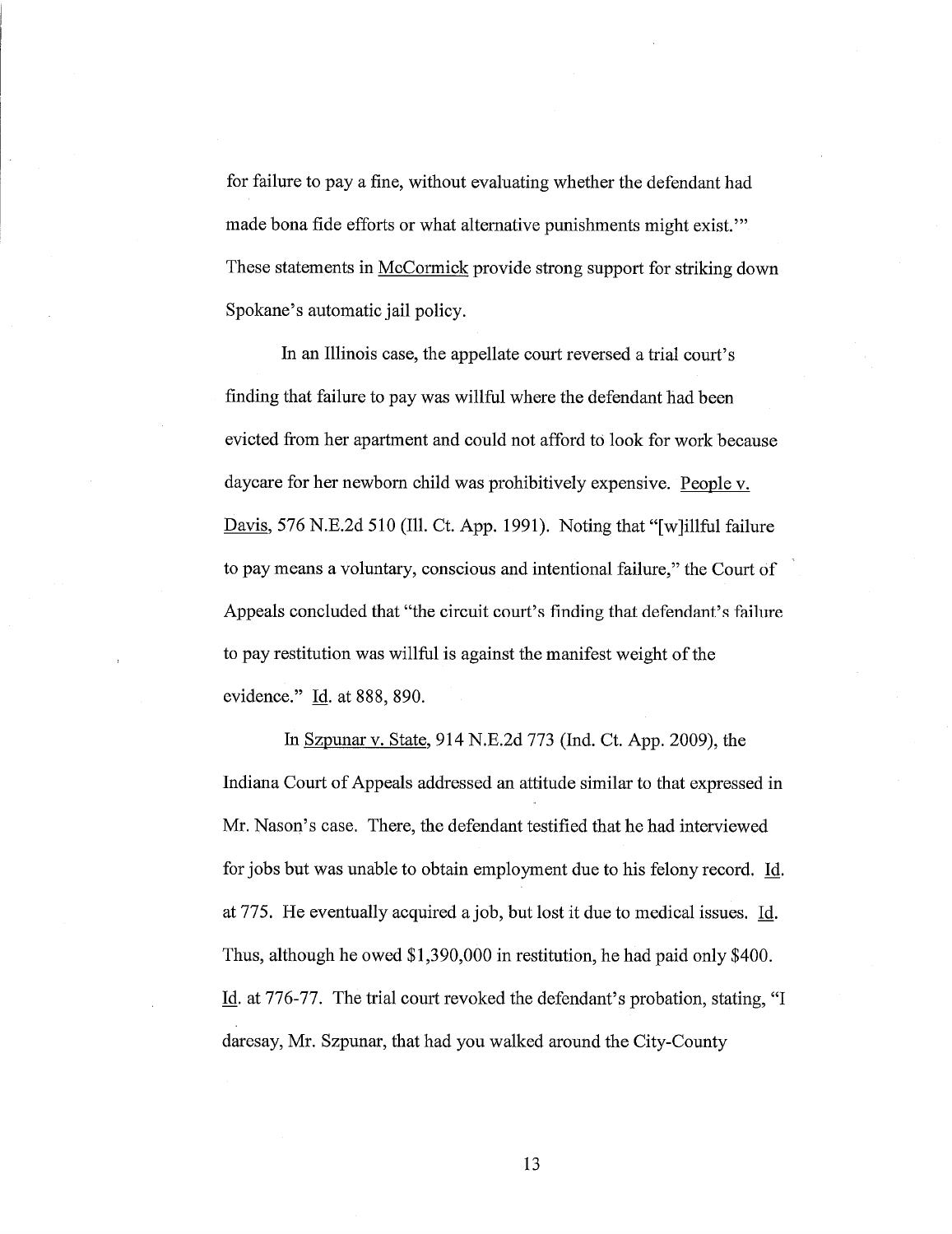Building collecting spare change, scrap metal, and cans, you could have generated more income than you paid toward your restitution." Id. at 777. Citing Bearden, the appellate court reversed, holding the trial court had abused its discretion in finding the defendant's failure to pay was willful. Id. at 778-79. Given "such factors as his financial information, health, and employment history," the appellant lacked the ability to pay restitution, and the probation revocation was improper. Id. at 779.

/

Finally, a federal district court granted habeas relief to a petitioner where it determined – even under the extraordinarily deferential standard of the Antiterrorism and Effective Death Penalty Act – that a Florida parole board's revocation of the petitioner's conditional release violated due process. Brown v. McNeil, 591 F.Supp.2d 1245 (M.D. Fla. 2008). A hearing officer testified that although the petitioner was behind in payments, it was "not necessarily a willful violation," given the petitioner's living expenses and costs of court-ordered treatment. Id. at 1251. But the petitioner pled guilty to the violation, and on this basis the Florida Parole Commission revoked his conditional release. Id. at 1253. On habeas review, the federal district court found that even though the petitioner had pled guilty to "willful failure to pay costs of supervision," the factual findings supporting revocation were "incorrect by clear and convincing evidence" because the record revealed the failure to pay was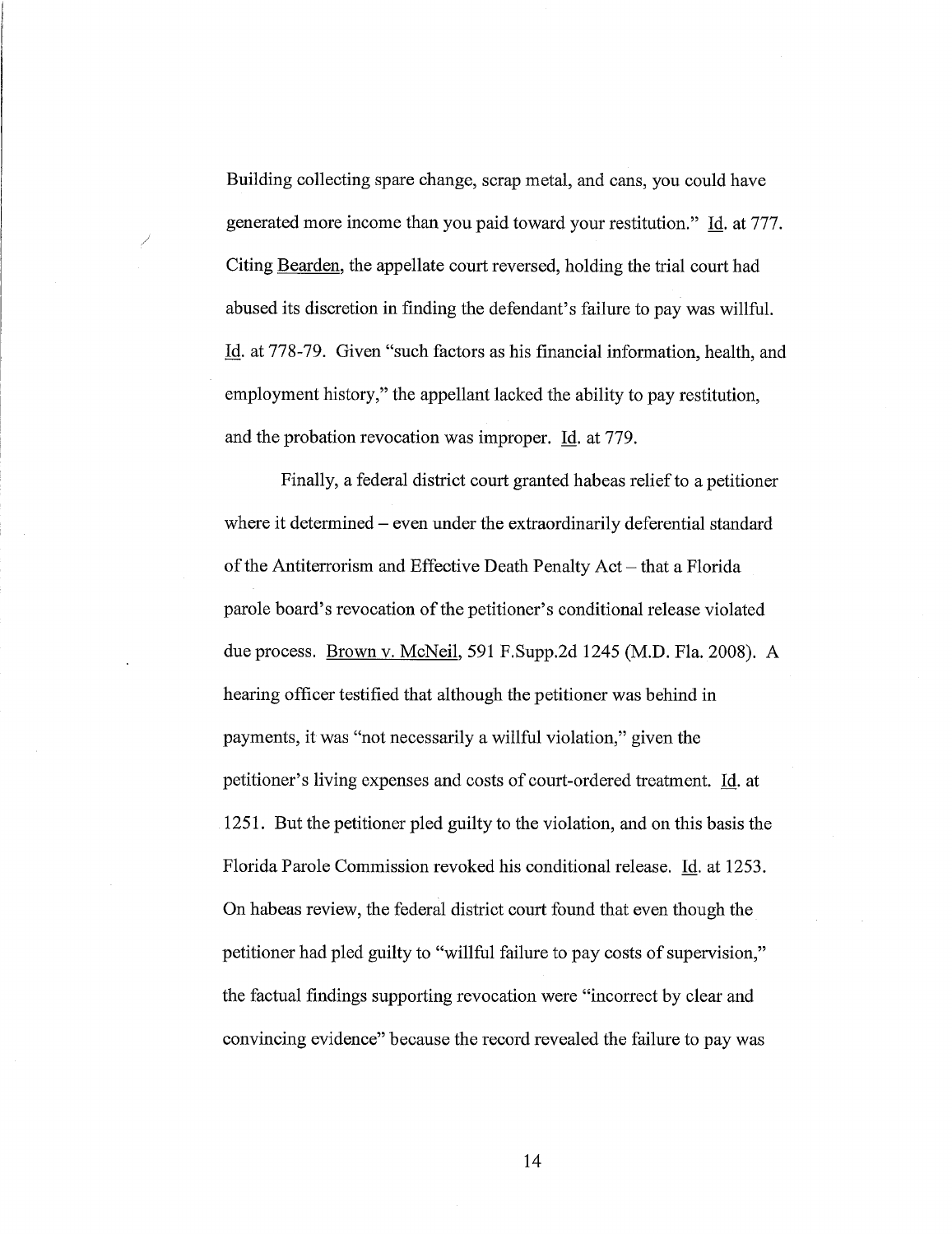not willful. Id. at 1261. Accordingly, the revocation and re-incarceration violated due process. Id.

As in the above cases, Mr. Nason's imprisonment violated due process because his failure to pay was not willful, but due to indigence. This Court should reaffirm the rule that individuals may not be incarcerated for inability to pay legal financial obligations.

## b. The auto-jail policy does more harm than good; it reduces revenue and increases costs.

In addition to the due process issues, it is worth noting that as a policy matter, repeatedly incarcerating indigent defendants aggravates rather than remedies the poverty problem. Jailing people costs money and decreases the ability of defendants to earn an income to pay their fines. It frustrates the legislative goals of collecting revenue, fostering individual improvement, preventing recidivism, and facilitating successful reentry into society. See RCW 9.96A.OI0; RCW 9.94A.OI0(5), (7).

Nationally, 80% of those charged with felony offenses are indigent. Helen A. Anderson, Penalizing Poverty: Making Criminal Defendants Pay For Their Court-Appointed Counsel Through Recoupment and Contribution, 42 U. Mich. J.L. Refonn 323, 329 (2009); Jody Lawrence-Turner, Debt to society, Spokesman-Review, May 24, 2009.<sup>3</sup>

<sup>3</sup> Available at *http://www.spokesman.com/stories/2009/may/24/debt-to-societyl*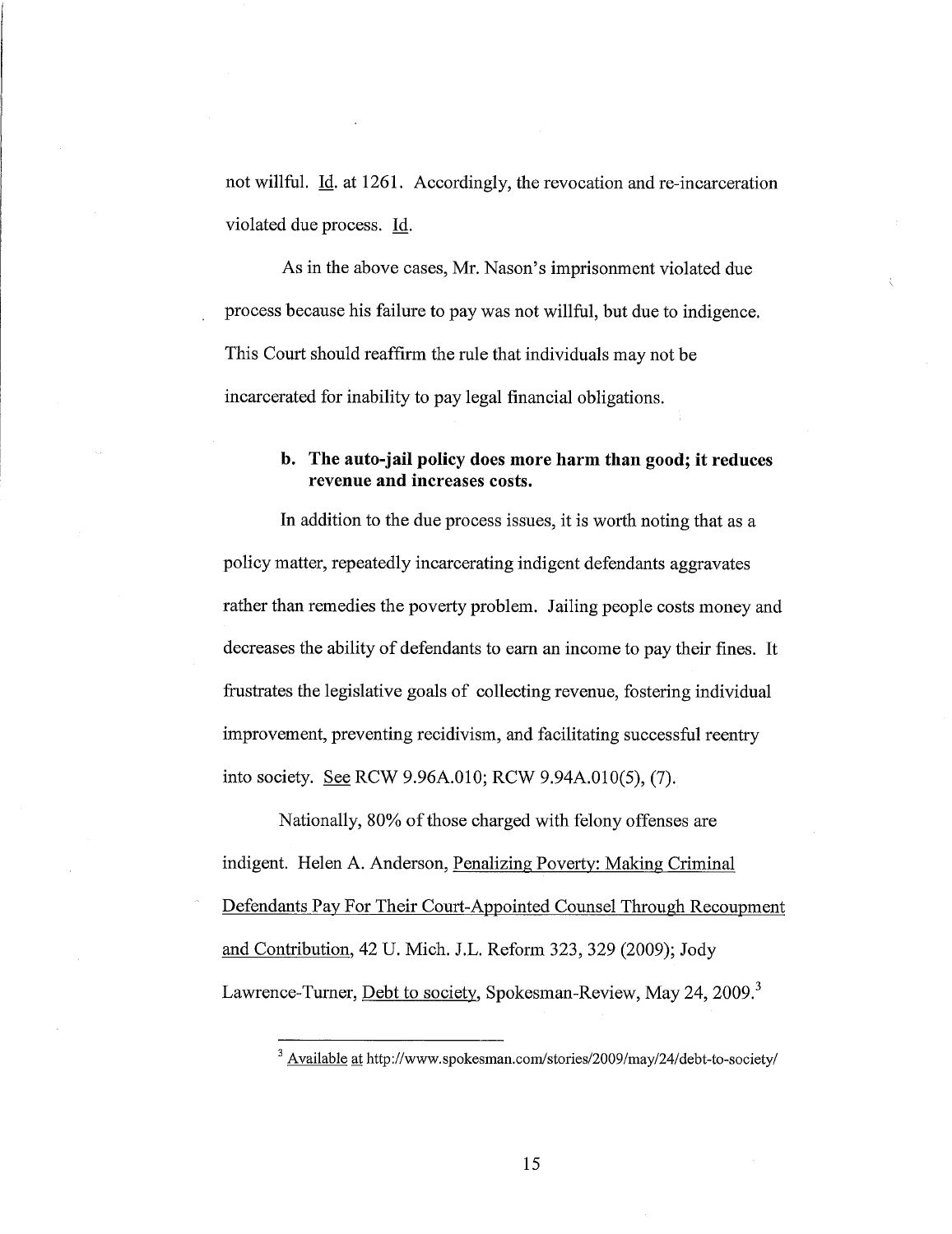In Washington, a defendant's LFO payment schedule is supposed to be set (and modified) according to the individual's financial assets and earning capabilities. RCW 9.94A.760. However, a recent Minority and Justice Commission Report concluded that the process by which present and future ability to pay is determined by the courts, and monthly payment obligations set, appears in some cases to be standardized rather than based on an assessment of the particular circumstances faced by the defendants. Katherine A. Beckett et aI., Washington State Minority and Justice Commission, The Assessment and Consequences of Legal Financial Obligations in Washington State 75 (2008). This misunderstanding, in turn, leads to the incarceration of people like Mr. Nason in a debtors' prison. See id. at 50-51.

But the re-incarceration of poor defendants does not improve their ability to pay LFOs. To the contrary, "imprisonment has a negative impact on individuals' educational and occupational attainment, employment prospects, [and] income." Id. at 11-12. "Reincarcerating an individual who is working diligently to secure employment merely because he or she is unable to obtain a job is punitive, over-emphasizes the debt that offenders owe to society, and significantly drains tax dollars." Wendy Heller, Poverty: The Most Challenging Condition of Prisoner Release, 13 Geo. J. on Poverty L. & Po1'y 219,234 (2006).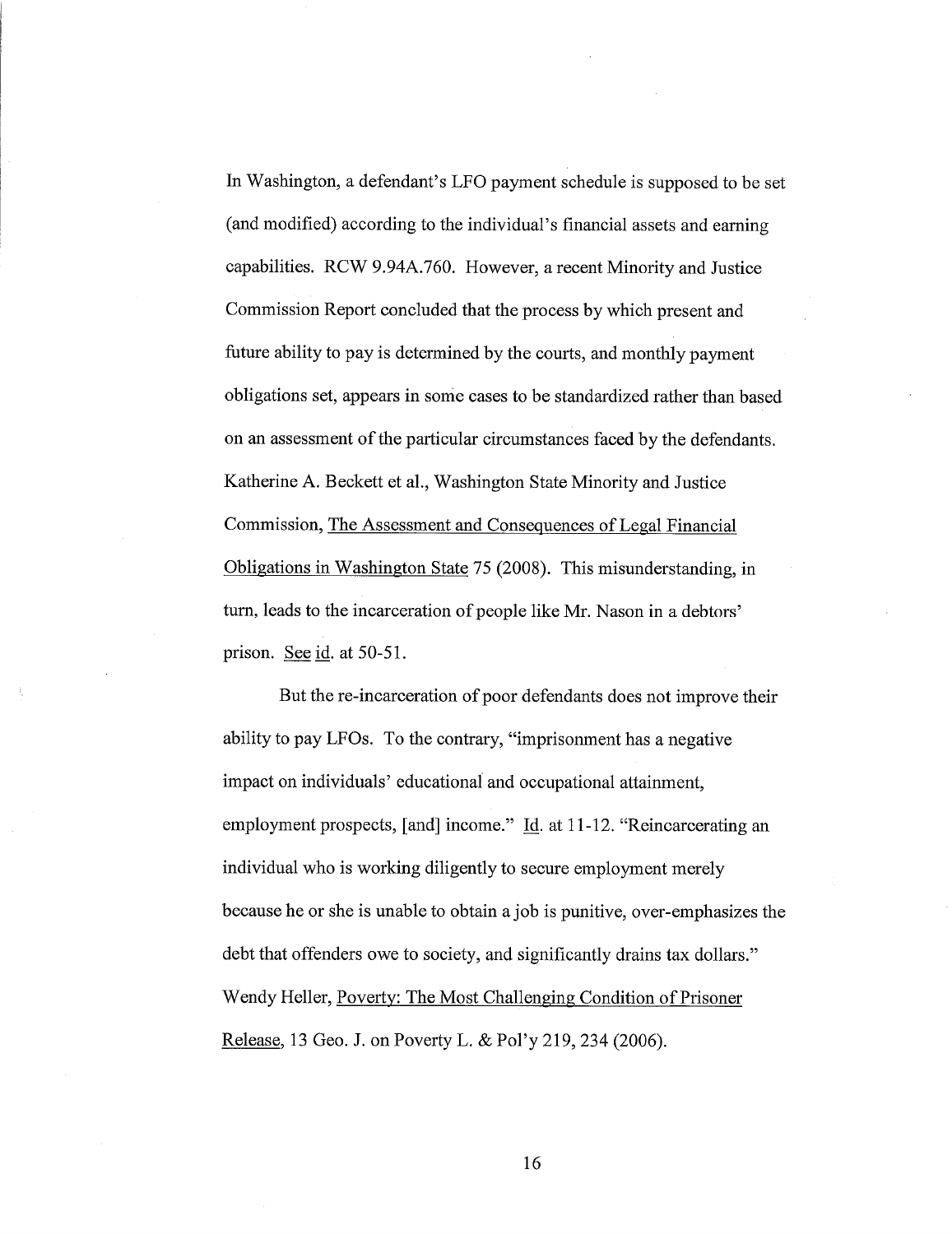Imprisonment in such a case ... is imposed to augment the State's revenues but obviously does not serve that purpose; the defendant cannot pay because he is indigent and his imprisonment, rather than aiding collection of the revenue, saddles the State with the cost of feeding and housing him for the period of his imprisonment.

Tate v. Short, 401 U.S. 395, 399, 91 S. Ct. 668, 28 L. Ed. 2d 130 (1971) (holding that converting fine to prison term for indigent defendants violated equal protection).

As the Tate Court understood, imprisoning poor people not only reduces their ability to pay – thereby decreasing revenue – but also increases direct costs. Id. Nationally, the average annual cost to maintain an individual in jail is over \$22,000. Heller, supra, at 244. In Spokane County, up to 200 of the approximately 1,200 people in jail are there for reasons stemming from failure to pay their court debts. Lawrence-Turner, supra. Mr. Nason's attorney, April Pearce, estimated that Spokane County spent \$3,000,000 last year to house and feed individuals who were incarcerated for failure to pay  $LFOs$  - meaning that although a jail stay in Spokane is apparently less expensive than the national average, it is still a tremendous drain on government resources. Id.

A consultant who was hired to evaluate Spokane County's system concluded, "We want some accountability, but we have to make it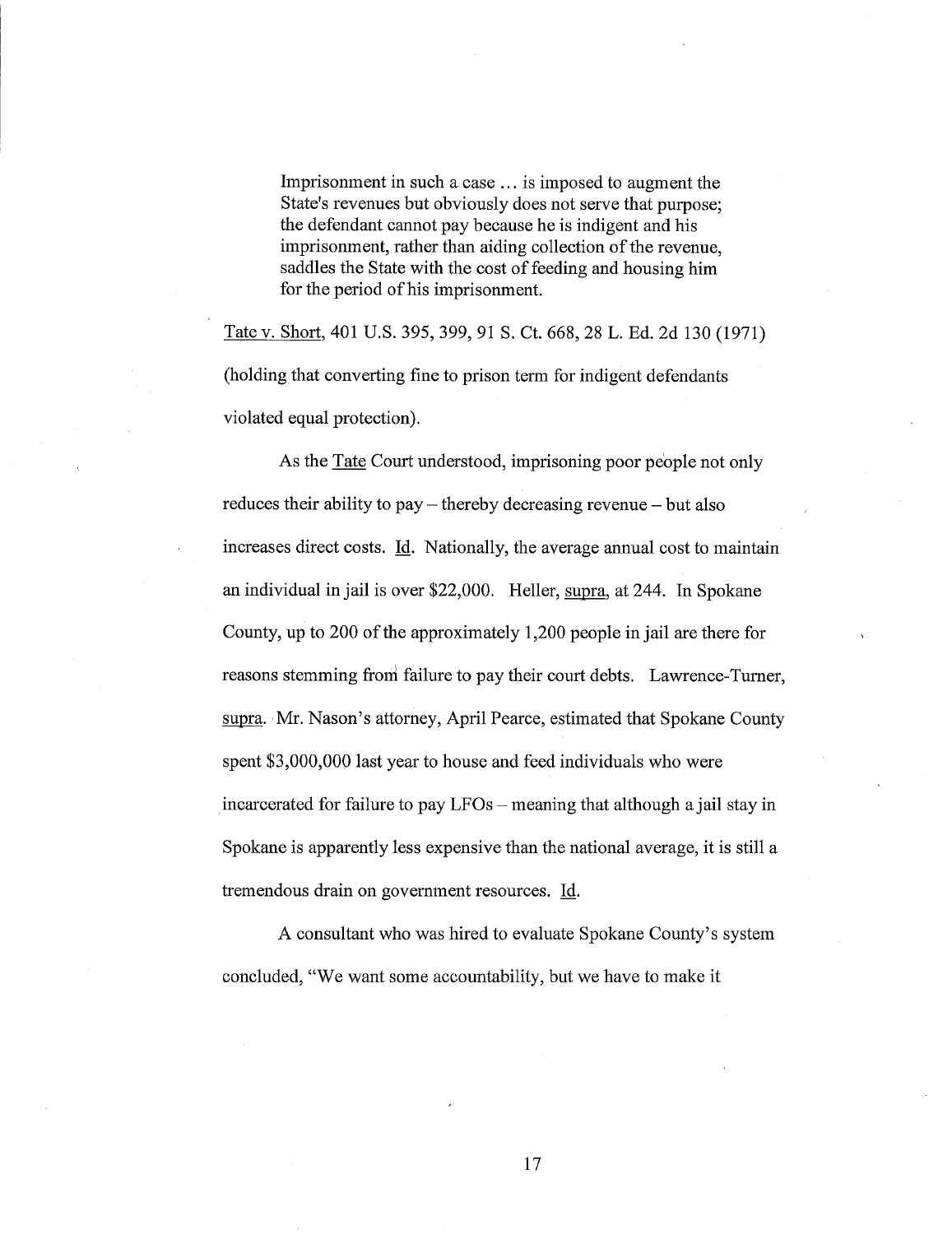attainable. The role of the jail when it comes to punishing people who can't pay has to be re-evaluated." Lawrence-Turner, supra.

As our governor recognized when signing the voting-rights restoration bill into law this year, "We have come to understand we can't create a debtor's prison here." Rachel La Corte, Gregoire OKs bill to ease restoring felon rights, Seattle Times, May 4,  $2009<sup>4</sup>$  But Spokane County has done just that, and there is a grave risk that every county will do the same if the Court of Appeals' decision is upheld.<sup>5</sup> This Court should reverse the Court of Appeals and hold that automatic jail orders are unconstitutional.

<sup>&</sup>lt;sup>4</sup> Available at http://seattletimes.nwsource.com/html/localnews/ 2009173289\_ apwafelonsvotingrights2ndldwritethru.html.

<sup>&</sup>lt;sup>5</sup> The ACLU has received complaints from other counties about criminal defendants jailed for failure to pay LFOs when it is clear they lack the ability to pay. It should also be noted that the prosecutor's motion to publish the opinion in Nason indicated counties all over the state were interested in the same autormatic jail policies as Spokane.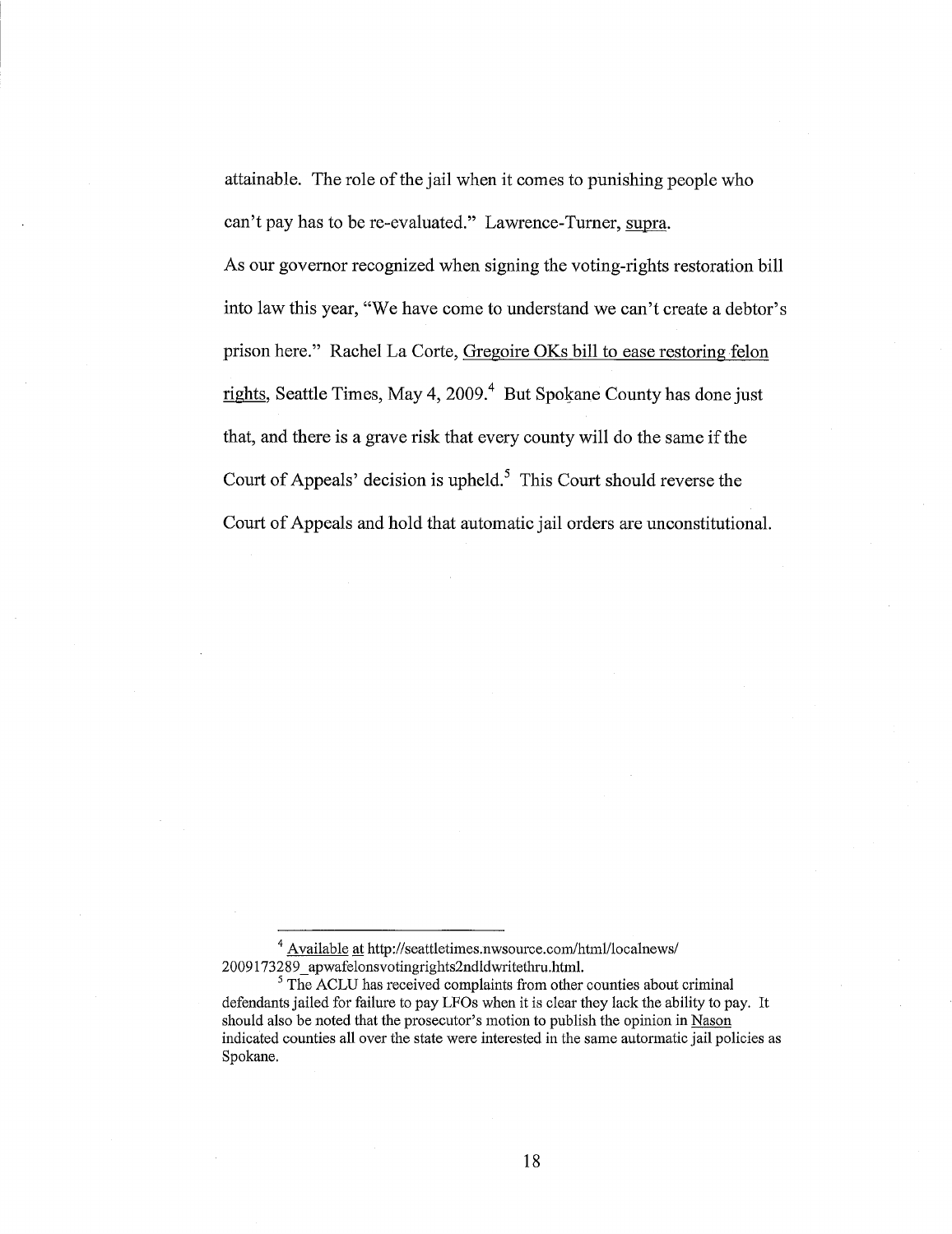#### **CONCLUSION**

For the foregoing reasons, amici respectfully request that this Court hold automatic jail orders are unconstitutional.

Respectfully submitted this  $\frac{1}{1}$  day of February, 2010.

Lila J. Silverstein, WSBA 38394 WASHINGTON APPELLATE PROJECT

Sarah A. Dunne, WSBA 34869 Nancy L. Talner, WSBA 11196 ACLU OF WASHINGTON FOUNDATION

Attorneys for *Amici Curiae*  American Civil Liberties Union of Washington Washington Association of Criminal Defense Lawyers